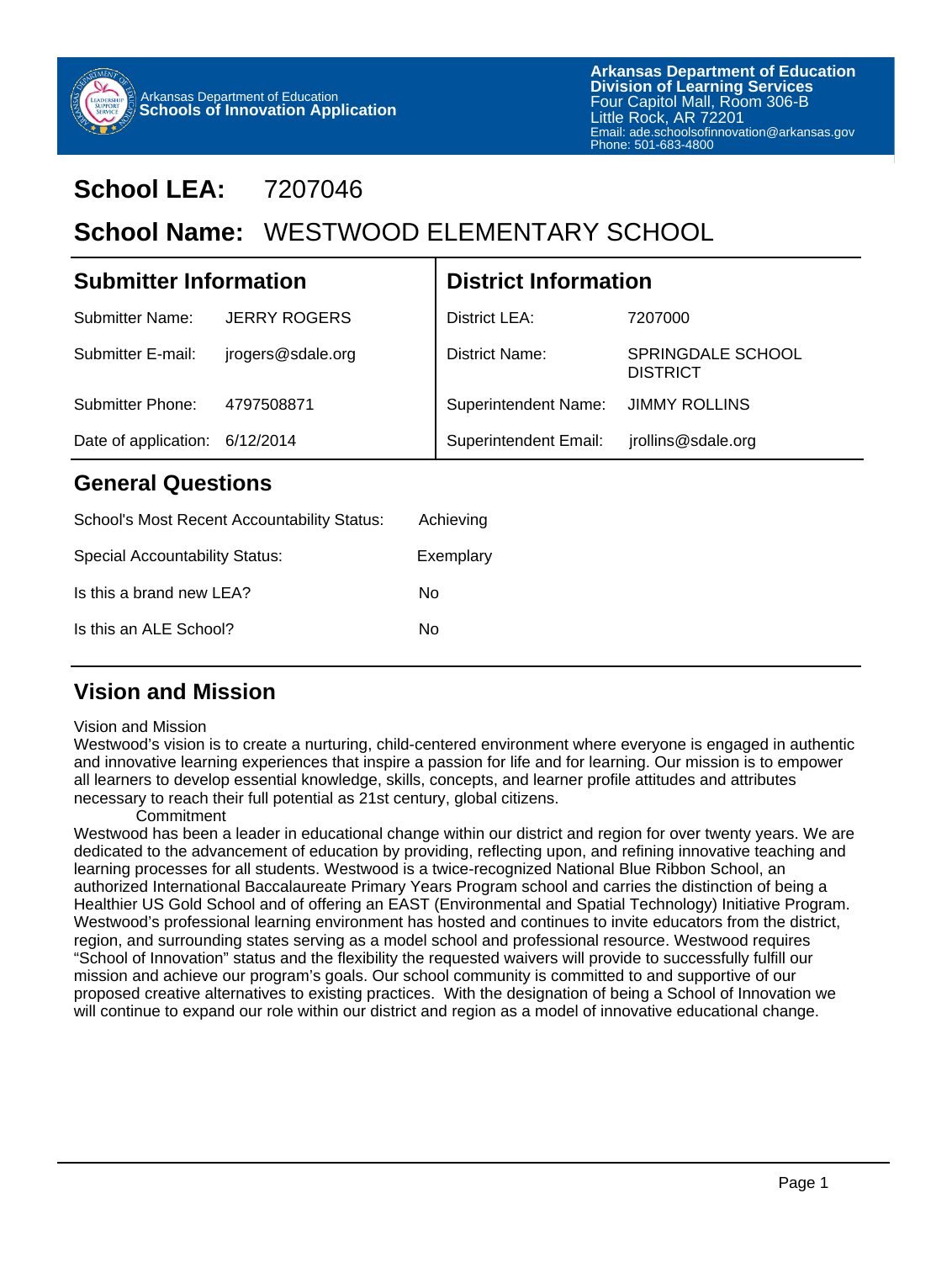

### **Goals and Performance Targets**

| <b>Goal</b> | <b>Goal Description</b>                                                                                                                                                        | <b>Goal Assessment</b>                                                                                                                                                                     |
|-------------|--------------------------------------------------------------------------------------------------------------------------------------------------------------------------------|--------------------------------------------------------------------------------------------------------------------------------------------------------------------------------------------|
| 1           | Through the School of Innovation and<br>consistent, systematic planning, reflecting,<br>and refining processes, Westwood will<br>create and support a risk-free learning       | By Spring 2018, all students will show growth on<br>scale scores on the state required assessments in<br>literacy and math.                                                                |
|             | environment and a professional learning<br>community focusing on professional<br>development. Foundation student and                                                           | By Spring 2018, surveys will show an increase in<br>positive comments and support.                                                                                                         |
|             | teacher data will be gathered in Fall 2014<br>and spring 2015 with monitoring data and<br>refining processes in 2016 and 2017. By<br>Spring 2018, all students will show scale | By Spring 2018, individual teachers will meet or<br>exceed the Personal Growth Plan (TESS)<br>requirements and evaluation.                                                                 |
|             | score growth on the state required<br>assessments in literacy and math; surveys<br>will show an increase in positive comments<br>and support; and individual teachers will     | As multiple validations of evidence demonstrate<br>we are accomplishing our goals the following will<br>be used:                                                                           |
|             | meet or exceed the Personal Growth Plan<br>(TESS) requirements and evaluation;<br>Professional Development System                                                              | I. State mandated assessments. Baseline data<br>will be determined in the Spring 2015 for math<br>and literacy then compared to data in spring<br>2018.                                    |
|             | Westwood will create a personalized                                                                                                                                            |                                                                                                                                                                                            |
|             | professional development system which<br>includes the function of our school's<br>instructional facilitator and supports the<br>vision, mission, and goals of our school and   | II. Initial surveys (as listed below) will be used as<br>baseline data in Fall 2014 and collected each<br>year with the following will be present:                                         |
|             | its integrated conceptual curriculum units of<br>inquiry.                                                                                                                      | 1. Risk-free Learning Environment:<br>A. Survey-twice a year (parents, teachers, and<br>students)<br>B. Essential agreements written/reviewed<br>annually by Westwood's students and staff |
|             |                                                                                                                                                                                | 2. Professional Learning Community<br>A. Surveys (created by Westwood) conducted                                                                                                           |
|             |                                                                                                                                                                                | twice a year (teachers and staff)<br>B. Essential agreements written/reviewed<br>annually by Westwood's staff                                                                              |
|             |                                                                                                                                                                                | 3. Professional Development<br>A. TESS Teachers' self-assessment (completed<br>annually)<br>B. TESS Teachers' professional growth plans                                                    |
|             |                                                                                                                                                                                | (PGPs)<br>C. Professional development tracking<br>D. Grade level planning agenda and notes by<br>teachers                                                                                  |
|             |                                                                                                                                                                                | E. Cross grade level and specialists meeting<br>agendas, notes, and sign-in sheets- (teachers)<br>F. Surveys (Created by Westwood) conducted<br>annually (teachers)                        |
|             |                                                                                                                                                                                | G. Assessment tracking by individual students                                                                                                                                              |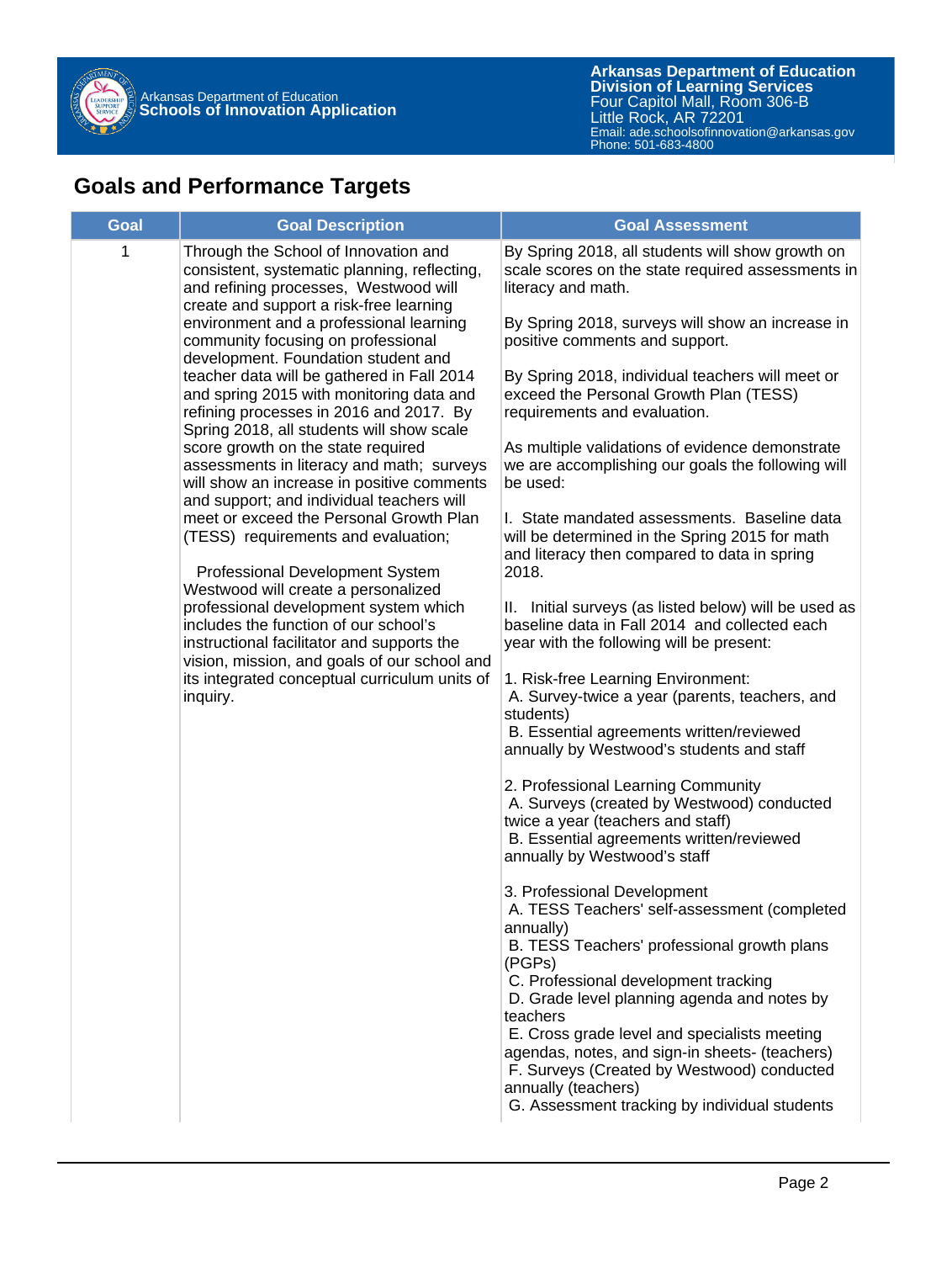

|                |                                                                                                                                                                          | performance on state required assessments.<br>Baseline established in spring 2015 with<br>monitoring in 2016 and 2017 and final analysis in<br>2018.                               |
|----------------|--------------------------------------------------------------------------------------------------------------------------------------------------------------------------|------------------------------------------------------------------------------------------------------------------------------------------------------------------------------------|
|                |                                                                                                                                                                          | Westwood will continue a constancy of purpose,<br>reflection, and improvement on processes and<br>product.                                                                         |
| $\overline{2}$ | Through the School of Innovation and<br>consistent, systematic planning, reflecting,<br>and refining processes, Westwood will<br>create and support a risk-free learning | By Spring 2018, all students will show growth on<br>scale scores on the state required assessments in<br>literacy and math.                                                        |
|                | environment and a professional learning<br>community focusing on curriculum and<br>instruction and assessment. Foundation                                                | By Spring 2018, surveys will show an increase in<br>positive comments and support.                                                                                                 |
|                | teacher and student data will be gathered in<br>Fall 2014 and spring 2015 with monitoring<br>data and refining processes in 2016 and                                     | By Spring 2018, all 3rd, 4th and 5th grade<br>students will participate in student let<br>conferences. All kindergarten, 1st and 2nd                                               |
|                | 2017. By Spring 2018, all students will show<br>scale score growth on the state required<br>assessments in literacy and math; surveys                                    | grades students will attend and participate in<br>parent and teacher conferences.                                                                                                  |
|                | will show an increase in positive comments<br>and support; and all 3rd, 4th and 5th grade<br>students will participate in student let                                    | 1. Curriculum and Instruction<br>A. Westwood's Program of Inquiry documents<br>that include student and teacher reflections and                                                    |
|                | conferences, and in Kindergarten, 1st and<br>2nd grades all students will participate in                                                                                 | annual modifications, examples of student<br>questions and student-initiated inquiries                                                                                             |
|                | student, teacher, parent conferences.                                                                                                                                    | B. Survey (created by Westwood) twice a year<br>(teacher, parents, and students)                                                                                                   |
|                | Curriculum and Instruction System<br>Westwood will reduce the achievement gap<br>among one or more groups of students and<br>provide enrichment for achieving students   | C. Assessment tracking by individual students<br>(scores, growth, trends over time)- baseline<br>determined in Spring 2015, monitored in 2016,<br>2017 and final analysis in 2018. |
|                | by implementing changes to our school<br>schedule, curriculum and instruction, and                                                                                       | 2. Assessment                                                                                                                                                                      |
|                | gifted and talented program allowing<br>flexibility for meeting instructional time and                                                                                   | A. Narrative reports (archived annually)<br>B. Student learner profile survey completed by                                                                                         |
|                | content area requirements and by<br>accelerating learning experiences within the                                                                                         | student, parent, and teacher<br>C. Summative assessment rubrics (for each unit                                                                                                     |
|                | school day and provide appropriate<br>homework for all students.                                                                                                         | archived annually)<br>D. Student led conference sign-in sheets                                                                                                                     |
|                | Assessment System                                                                                                                                                        | E. Assessment tracking by individual students<br>current baseline date will be established in spring                                                                               |
|                | Westwood will create a comprehensive                                                                                                                                     | 2015, monitored in 2016 and 2017 and final                                                                                                                                         |
|                | assessment and reporting system (narrative<br>reports, parent-teacher conferences, student                                                                               | analysis in 2018.                                                                                                                                                                  |
|                | led parent teacher conferences) that<br>includes tracking (scores, growth, and                                                                                           | Westwood will continue a constancy of purpose,<br>reflection, and improvement on processes and                                                                                     |
|                | trends), student portfolios, and multiple<br>validations and evidence of attainment.                                                                                     | product.                                                                                                                                                                           |
| 3              |                                                                                                                                                                          |                                                                                                                                                                                    |
| 4              |                                                                                                                                                                          |                                                                                                                                                                                    |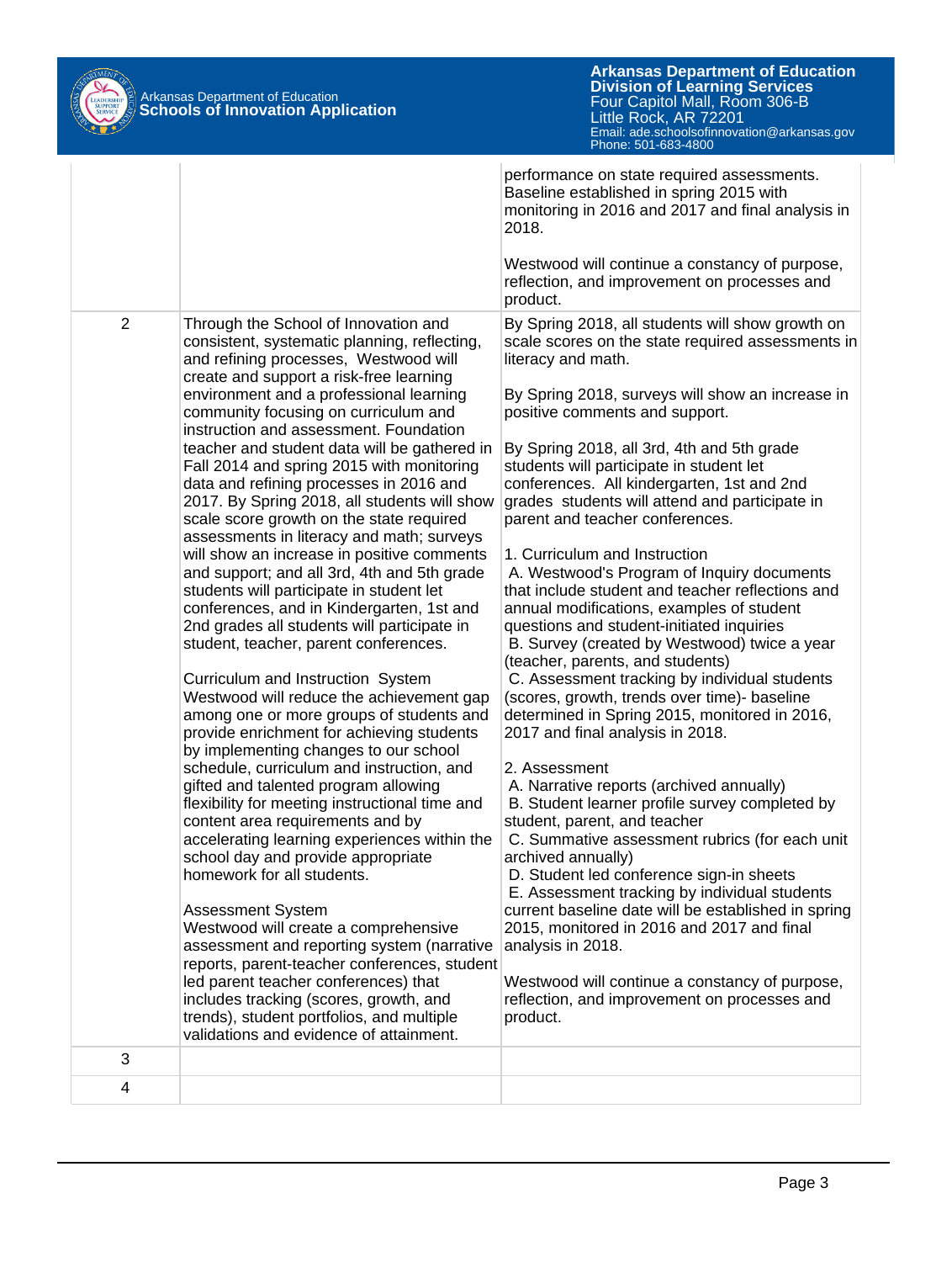

| Goal | <b>Goal Description</b> | <b>Goal Assessment</b> |
|------|-------------------------|------------------------|
| G    |                         |                        |
| b    |                         |                        |
|      |                         |                        |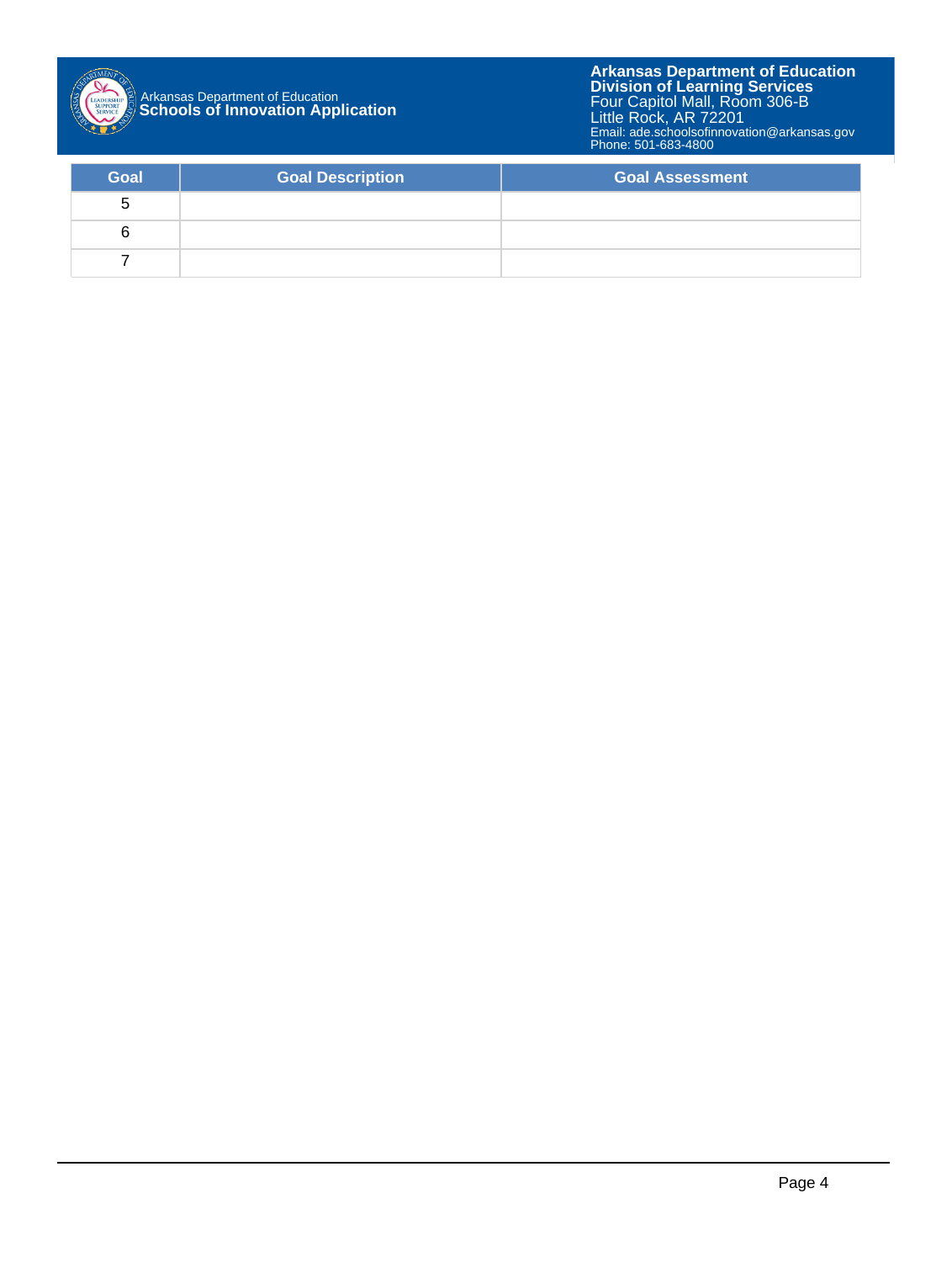

**Arkansas Department of Education** Email: ade.schoolsofinnovation@arkansas.gov **Division of Learning Services** Four Capitol Mall, Room 306-B Little Rock, AR 72201 Phone: 501-683-4800

## **Requested Waivers**

| <b>Code section, Rule, or Local</b><br><b>Policy</b>                                                                                                                                                                                                                   | <b>Goal</b> | <b>Rationale</b>                                                                                                                                                                                                                                                                                                                                                                                                                                                                                                                                                                                                                                                                                                                                                                                                                                                                                                                                                            |
|------------------------------------------------------------------------------------------------------------------------------------------------------------------------------------------------------------------------------------------------------------------------|-------------|-----------------------------------------------------------------------------------------------------------------------------------------------------------------------------------------------------------------------------------------------------------------------------------------------------------------------------------------------------------------------------------------------------------------------------------------------------------------------------------------------------------------------------------------------------------------------------------------------------------------------------------------------------------------------------------------------------------------------------------------------------------------------------------------------------------------------------------------------------------------------------------------------------------------------------------------------------------------------------|
| D/P 15.04. There is a written<br>professional development policy<br>consistent with the academic needs<br>of students.                                                                                                                                                 | 1           | Westwood will follow state professional development laws<br>and rules but requests a waiver to allow Westwood<br>flexibility in professional development and in-service<br>training for teachers and for the function of our school's<br>Instructional Facilitator to better support the vision,<br>mission, and goals of our school and its International<br>Baccalaureate, integrated, concept-based, curriculum<br>units of inquiry. Many Westwood teachers have<br>experience with teaching concept-based, integrated units<br>of inquiry, personalization, constancy of purpose, and<br>professional dialoguing and collaborating; therefore,<br>requiring them to attend professional development and<br>workshops that are designed for implementation level is<br>not as productive as having reflective dialogue about how<br>to better implement common core processes within our<br>structure. See Professional Development plan in<br>additional documentation. |
| D/C V 10.03 School districts shall<br>adopt instructional materials which<br>provide complete coverage of a<br>subject as described in that<br>subject's curriculum frameworks<br>and which fit the achievement<br>levels of the students assigned to<br>each teacher. | 1           | District adopted instructional materials support narrow<br>literacy-based units. Westwood requests flexibility to adopt<br>instructional materials that Westwood's learning<br>community determines to be the most appropriate to<br>provide complete coverage of Westwood's International<br>Baccalaureate integrated, concept-based curriculum units.                                                                                                                                                                                                                                                                                                                                                                                                                                                                                                                                                                                                                     |
| S/P 9.01.2 The school has used<br>curriculum frameworks to plan<br>instruction.                                                                                                                                                                                        | 1           | District currently requires teachers to implement narrow<br>literacy-based units. The state has adopted Next<br><b>Generation Science Standards.</b><br>Westwood requests the flexibility to implement<br>Westwood's International Baccalaureate integrated,<br>concept-based curriculum units that will include the Next<br>Generation Science Standards.                                                                                                                                                                                                                                                                                                                                                                                                                                                                                                                                                                                                                  |
| S/P IV 9.03 Instruction is<br>developmentally appropriate                                                                                                                                                                                                              | 1           | District currently requires teachers to implement narrow<br>literacy-based units with required lessons and<br>assessments. Westwood requests flexibility in designing<br>instruction and assessments to better support and align<br>with Westwood's International Baccalaureate integrated,<br>concept-based curriculum units.                                                                                                                                                                                                                                                                                                                                                                                                                                                                                                                                                                                                                                              |
| D/P 18.02 Each school district shall<br>provide educational opportunities<br>for students identified as gifted and<br>talented appropriate to their ability.                                                                                                           | 1           | The district currently requires GT to be taught as a pull-out<br>program with their own curriculum. Westwood requests<br>flexibility in GT program/standards and requests that the<br>educational opportunities for GT students be a component<br>to expand Westwood's International Baccalaureate<br>integrated, concept-based curriculum units.                                                                                                                                                                                                                                                                                                                                                                                                                                                                                                                                                                                                                           |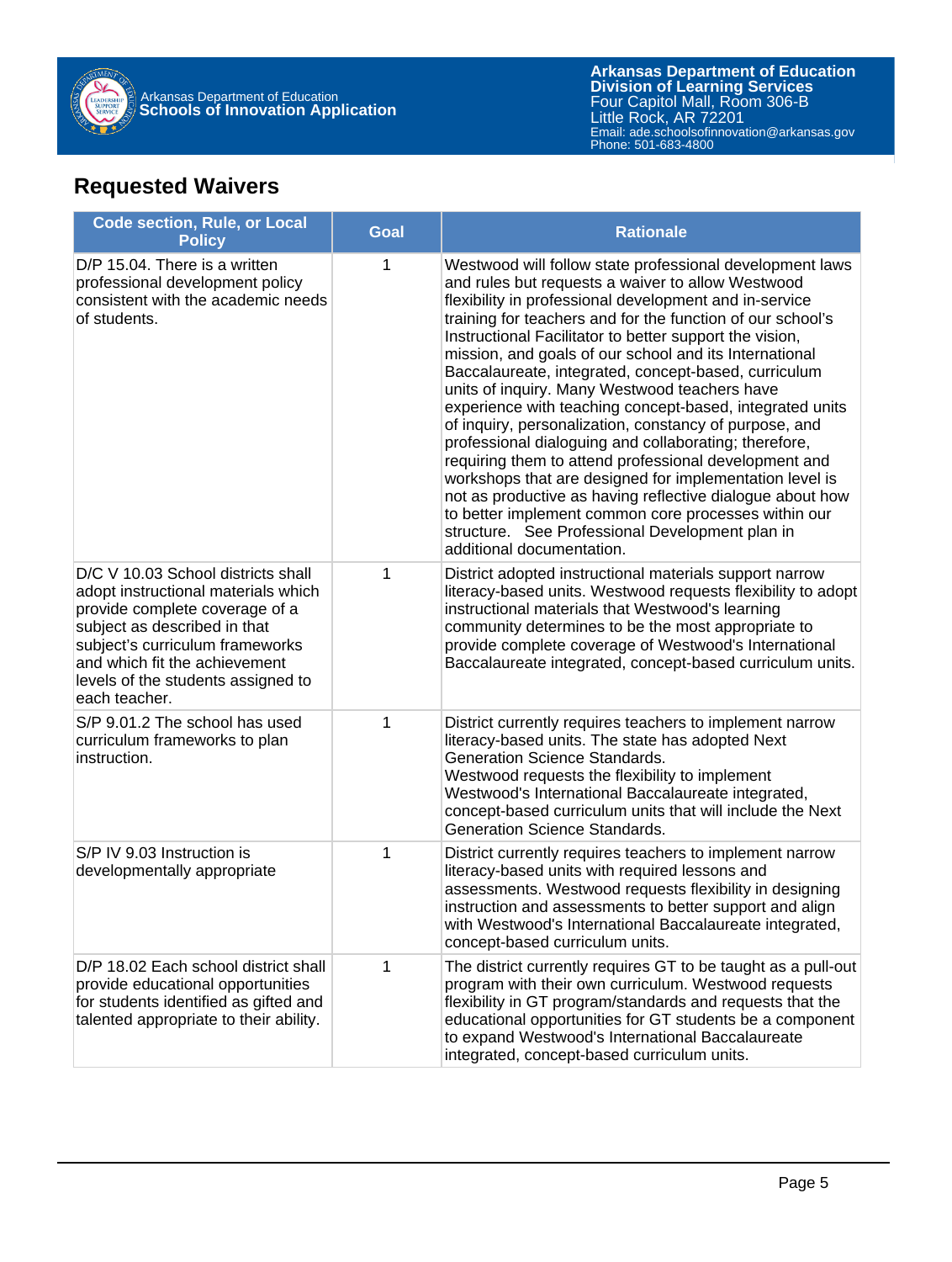# Arkansas Department of Education **Schools of Innovation Application**

| <b>Code section, Rule, or Local</b><br><b>Policy</b>                                                                                  | <b>Goal</b> | <b>Rationale</b>                                                                                                                                                                                                                                                                                                                                                                                                                                                                                                                                                                                                                                                                                                                                                                                                                                                                                                                                                                                                                                                                                                                                                                                                                                                                                                                                                                                                                                                                                                                          |
|---------------------------------------------------------------------------------------------------------------------------------------|-------------|-------------------------------------------------------------------------------------------------------------------------------------------------------------------------------------------------------------------------------------------------------------------------------------------------------------------------------------------------------------------------------------------------------------------------------------------------------------------------------------------------------------------------------------------------------------------------------------------------------------------------------------------------------------------------------------------------------------------------------------------------------------------------------------------------------------------------------------------------------------------------------------------------------------------------------------------------------------------------------------------------------------------------------------------------------------------------------------------------------------------------------------------------------------------------------------------------------------------------------------------------------------------------------------------------------------------------------------------------------------------------------------------------------------------------------------------------------------------------------------------------------------------------------------------|
| S/P IV 9.03.1 Time is scheduled for<br>instruction in the core curriculum;<br>physical activity, visual art, music<br>(grades $K-4$ ) | 1           | In a traditional schedule the core courses are taught in<br>independent fragmented blocks of time and may not be<br>integrated across the content areas. Many schools are<br>reducing instructional time in the core areas because of<br>the demands of time on teaching and learning. Westwood<br>thinks life demands more of our educational system and<br>we should change our educational mind set on the way we<br>use time across and within our curriculum. It seems the<br>clearest path to provide students with essential<br>connections, concepts, broaden core content knowledge,<br>and maximize quality and successful opportunities in<br>instructional teaching and learning is through integration of<br>content. Westwood delivers instruction through<br>integrated units of inquiry. All content standards including<br>music, physical education, and fine arts are integrated and<br>connected to the K-5 units and are taught through inquiry<br>based learning engagements. Integration of core<br>disciplines reinforces the creativity in teaching and<br>learning, provides enhanced relevance to real world<br>situations and maximizes quality time for learning. The<br>effective use of time begins with establishing a clear<br>balanced vision; connecting student knowledge, skills, and<br>thinking; fostering collaboration; and providing choices and<br>actions. This in turn supports educational processes and<br>products that are effective, efficient, and demonstrate<br>evidence of success. |
|                                                                                                                                       |             | Westwood requests the flexibility to build the schedule of<br>the core curriculum into a creative integrated model and to<br>ensure everyone understands our intent not to continue<br>with the same mind set but to change the expectations of<br>how time, curriculum core content, teaching and learning<br>will create more opportunities for students to develop<br>deeper enduring learning, synergy and sustainability. With<br>the approval of this waiver, anyone who visits or monitors<br>Westwood would not expect to see a fragmented time<br>model, but see an integrated model that crosses content,<br>utilizes time, and makes connections to content.                                                                                                                                                                                                                                                                                                                                                                                                                                                                                                                                                                                                                                                                                                                                                                                                                                                                   |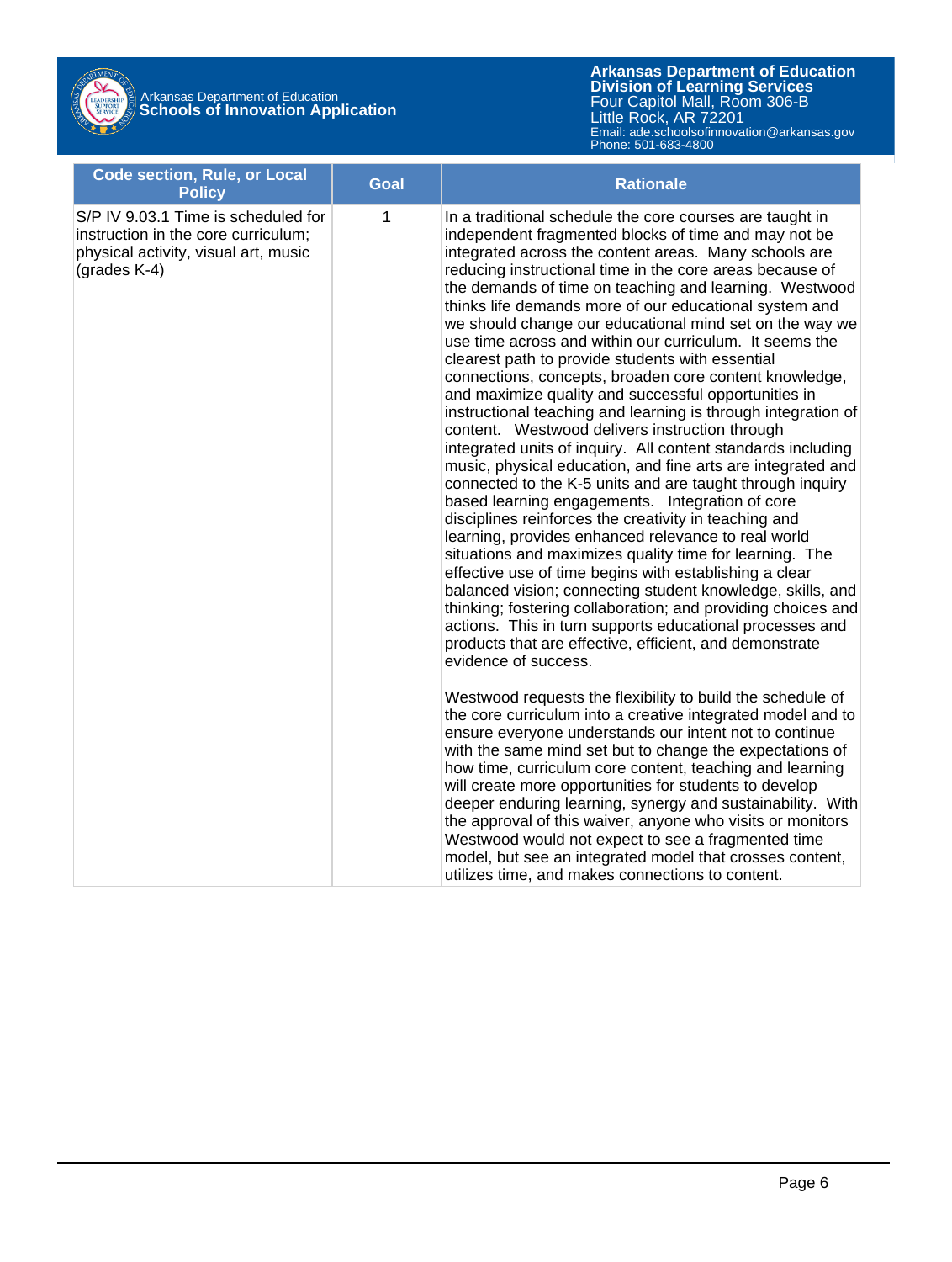# Arkansas Department of Education **Schools of Innovation Application**

| <b>Code section, Rule, or Local</b><br><b>Policy</b>                                                                              | Goal         | <b>Rationale</b>                                                                                                                                                                                                                                                                                                                                                                                                                                                                                                                                                                                                                                                                                                                                                                                                                                                                                                                                                                                                                                                                                                                                                                                                                                                                                                                                                                                                                                                                                                                                                                                                                                                                                                                                                                             |
|-----------------------------------------------------------------------------------------------------------------------------------|--------------|----------------------------------------------------------------------------------------------------------------------------------------------------------------------------------------------------------------------------------------------------------------------------------------------------------------------------------------------------------------------------------------------------------------------------------------------------------------------------------------------------------------------------------------------------------------------------------------------------------------------------------------------------------------------------------------------------------------------------------------------------------------------------------------------------------------------------------------------------------------------------------------------------------------------------------------------------------------------------------------------------------------------------------------------------------------------------------------------------------------------------------------------------------------------------------------------------------------------------------------------------------------------------------------------------------------------------------------------------------------------------------------------------------------------------------------------------------------------------------------------------------------------------------------------------------------------------------------------------------------------------------------------------------------------------------------------------------------------------------------------------------------------------------------------|
| S/P 9.03.2 Time is scheduled for<br>instruction in the core curriculum;<br>physical activity, visual art, music<br>$(grades 5-6)$ | $\mathbf{1}$ | In a traditional schedule the core courses are taught in<br>independent fragmented blocks of time and may not be<br>integrated across the content areas. Many schools are<br>reducing instructional time in the core areas because of<br>the demands of time on teaching and learning. Westwood<br>thinks life demands more of our educational system and<br>we should change our educational mind set on the way we<br>use time across and within our curriculum. It seems the<br>clearest path to provide students with essential<br>connections, concepts, broaden core content knowledge,<br>and maximize quality and successful opportunities in<br>instructional teaching and learning is through integration of<br>content. Westwood delivers instruction through<br>integrated units of inquiry. All content standards including<br>music, physical education, and fine arts are integrated and<br>connected to the K-5 units and are taught through inquiry<br>based learning engagements. Integration of core<br>disciplines reinforces the creativity in teaching and<br>learning, provides enhanced relevance to real world<br>situations and maximizes quality time for learning. The<br>effective use of time begins with establishing a clear<br>balanced vision; connecting student knowledge, skills, and<br>thinking; fostering collaboration; and providing choices and<br>actions. This in turn supports educational processes and<br>products that are effective, efficient, and demonstrate<br>evidence of success.<br>Westwood requests the flexibility to build the schedule of<br>the core curriculum into a creative integrated model and to<br>ensure everyone understands our intent not to continue<br>with the same mind set but to change the expectations of |
|                                                                                                                                   |              | how time, curriculum core content, teaching and learning<br>will create more opportunities for students to develop<br>deeper enduring learning, synergy and sustainability. With<br>the approval of this waiver, anyone who visits or monitors<br>Westwood would not expect to see a fragmented time<br>model, but see an integrated model that crosses content,<br>utilizes time, and makes connections to content.                                                                                                                                                                                                                                                                                                                                                                                                                                                                                                                                                                                                                                                                                                                                                                                                                                                                                                                                                                                                                                                                                                                                                                                                                                                                                                                                                                         |
| S/P IV 9.03.2.8 24.17 Time is<br>scheduled for other curriculum<br>areas as specified in Standards<br>ARK Code Ann. ss 6-16-132   | 1            | Westwood requests flexibility in the distribution of daily<br>time requirements for all curricular areas to better serve<br>students through Westwood's integrated curriculum units<br>of inquiry.                                                                                                                                                                                                                                                                                                                                                                                                                                                                                                                                                                                                                                                                                                                                                                                                                                                                                                                                                                                                                                                                                                                                                                                                                                                                                                                                                                                                                                                                                                                                                                                           |
| S/P 9.03.2.8 Health and Safety<br><b>Education and Physical Education</b><br>S/P 9.03.3 Grades 5-8                                | 1            | Westwood requests flexibility in the distribution throughout<br>the instructional day of daily time requirements for all<br>curricular areas to better serve students through<br>Westwood's integrated curriculum units of inquiry.                                                                                                                                                                                                                                                                                                                                                                                                                                                                                                                                                                                                                                                                                                                                                                                                                                                                                                                                                                                                                                                                                                                                                                                                                                                                                                                                                                                                                                                                                                                                                          |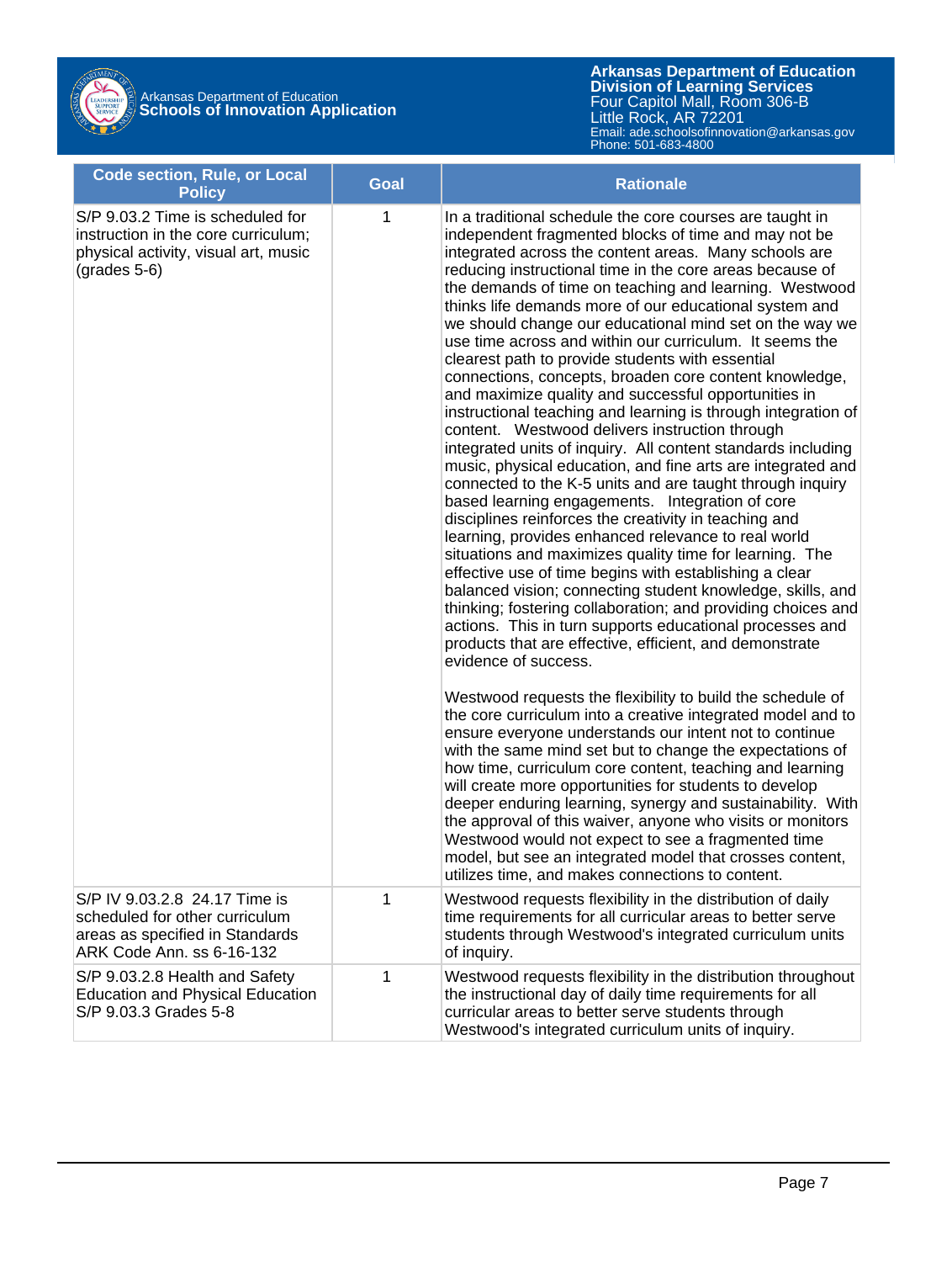

Arkansas Department of Education **Schools of Innovation Application**

| <b>Code section, Rule, or Local</b><br><b>Policy</b>                                                                                                                                                                                                                                                                               | <b>Goal</b>    | <b>Rationale</b>                                                                                                                                                                                                                                                                                                                                                                                                  |
|------------------------------------------------------------------------------------------------------------------------------------------------------------------------------------------------------------------------------------------------------------------------------------------------------------------------------------|----------------|-------------------------------------------------------------------------------------------------------------------------------------------------------------------------------------------------------------------------------------------------------------------------------------------------------------------------------------------------------------------------------------------------------------------|
| S/P 10.02.3 1st to 3rd<br>student/teacher ratio of 23/1 with<br>no more than 25 in a class                                                                                                                                                                                                                                         | 1              | Westwood requests flexibility in student-to-teacher ratios<br>to better serve students by minimizing disruptions to the<br>learning community and the continuity of students'<br>learning, for example, allowing the school to extend class<br>sizes by 1 student for up to one month if a child is to be<br>force bused to another Springdale school due to space.                                               |
| D/C 10.05 Each school district shall<br>adopt a written policy on<br>extracurricular and non-instructional<br>activities and their appropriate<br>place in the school program. The<br>policy shall limit and control<br>interruptions of instructional time in<br>the classroom and the number of<br>absences for such activities. | 1              | District has initiated discussions to limit the number of field<br>trips per year as part of their field trip policy. Based on<br>Westwood's high poverty levels and student need,<br>Westwood requests flexibility in the number of, scheduling<br>of, and participation in field trips that are related to and<br>support Westwood's International Baccalaureate<br>integrated, concept-based curriculum units. |
| D/C 10.06 Each school district shall<br>adopt a written policy specifying the<br>requirements students must meet<br>to be eligible to participate in<br>extracurricular activities.                                                                                                                                                | $\mathbf{1}$   | District has initiated discussions to limit the number of field<br>trips per year as part of their field trip policy. Based on<br>Westwood's high poverty levels and student need,<br>Westwood requests flexibility in the number of, scheduling<br>of, and participation in field trips that are related to and<br>support Westwood's International Baccalaureate<br>integrated, concept-based curriculum units. |
| D/C 10.07                                                                                                                                                                                                                                                                                                                          | $\overline{2}$ | Westwood requests flexibility in assigning homework<br>including what, when, and for whom to provide better<br>services to students through the support of personalized<br>learning and Westwood's integrated curriculum units of<br>inquiry.                                                                                                                                                                     |
| S/P 12.02                                                                                                                                                                                                                                                                                                                          | $\overline{2}$ | Westwood requests flexibility in grading and reporting, for<br>example, allowing the school the use of narrative reports,<br>the application of new terms as used in the new state<br>required testing, the use of Westwood's foundation rubric<br>for assessments, and the use of portfolios to better<br>communicate students' growth and evidence of<br>attainment.                                            |
| S/C 12.04.2                                                                                                                                                                                                                                                                                                                        | $\overline{2}$ | Westwood will comply with standards but requests<br>flexibility in student-led conferences for the third, fourth,<br>and fifth grades with the format and process designed by<br>and decided upon by the school to meet the goals of<br>Westwood's curriculum units, mission, and vision.                                                                                                                         |